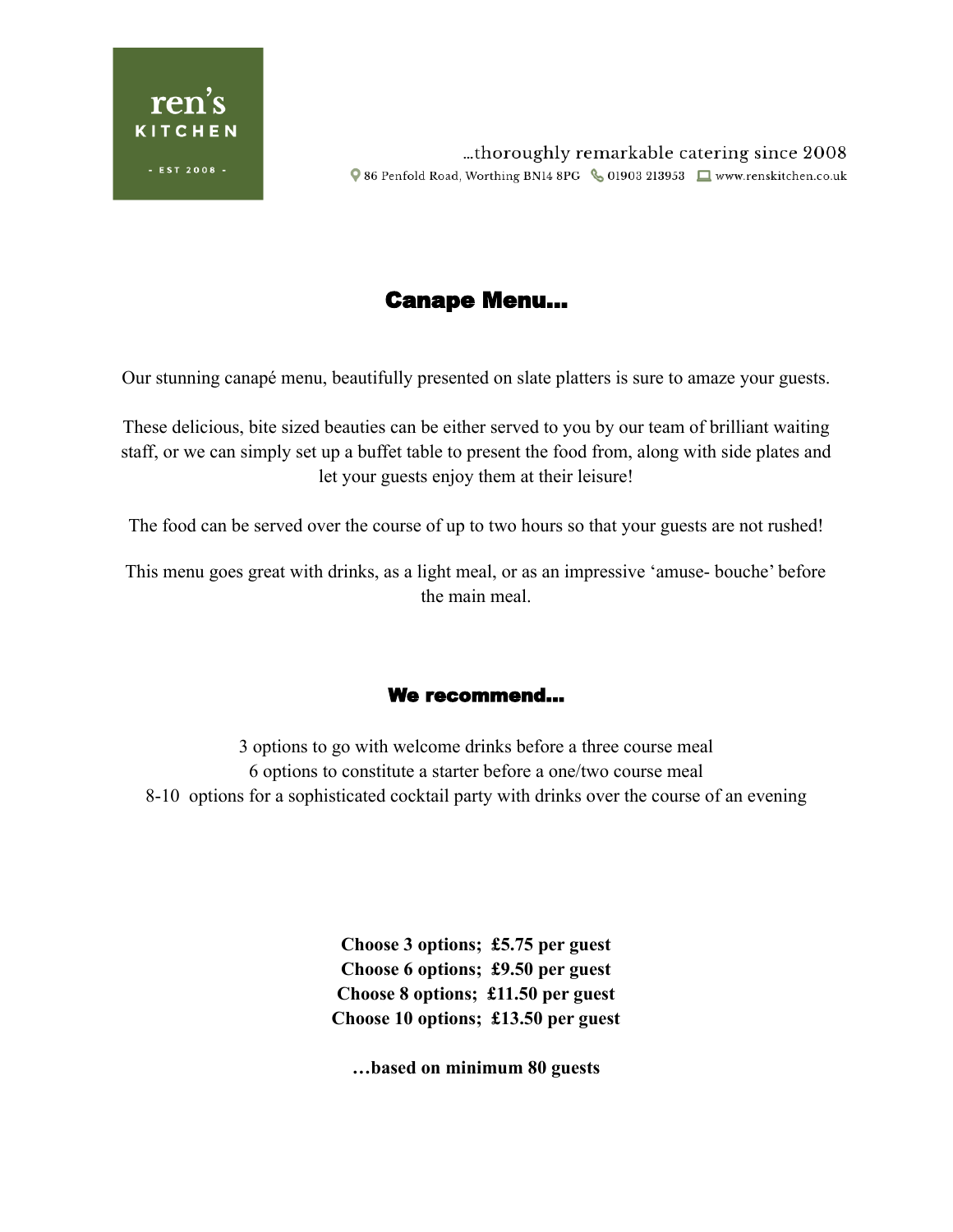

thoroughly remarkable catering since 2008... ♥ 86 Penfold Road, Worthing BN14 8PG & 01903 213953 ■ www.renskitchen.co.uk

#### Meat…

- Chargrilled sirloin steak croutes w/sundried tomatoes wild rocket and fresh pesto
	- Ham hock and pistachio terrine with pickled cauliflower
	- Tequila glazed chicken, chorizo and mango on a crisp pastry spoon
- Chicken and lemongrass satay skewers with peanut and sesame dipping sauce  $(gf)$ 
	- Duck, ginger, and hoisin spring rolls with sweet chilli dip
		- Seared beef fillet, pickled ginger, chilli and mint (gf)
			- Sticky Chinese barbecue pork bao buns
			- Pheasant croquettas with blackberry coulis

#### Fish and Seafood…

- Smoked mackerel blinis w/horseradish sour cream, salmon caviar
- Scallop and avocado ceviche in a crispy tortilla cup w/tequila and lime
	- Tandoori prawns on a mini poppadum with raita and coriander
		- Thai fishcakes w/ cucumber and soy dipping sauce
		- Wasabi crusted tuna w/chilli, lime and sesame seeds (gf)
	- Gin cured salmon and beetroot on a seeded crispbread croute
		- Crispy crab balls, brown crab mayo

#### Vegetarian…

- Roasted artichoke, gorgonzola,and tarragon foccaccines
	- Beetroot rosti w/goats cheese and toasted hazelnuts
- Sweet chilli glazed halloumi nachos with sriracha, sour cream, pomegranate (gf)
	- Ratatouille, buffalo mozzarella and basil croutes
	- Pesto marinated feta, cherry tomato and basil skewers (gf)
	- Quails eggs and fresh hollandaise w/dill on a crisp pastry spoon
		- Wild mushroom arancini balls with kale pesto
		- Trio of goats cheese truffles with balsamic glaze

Vegan…